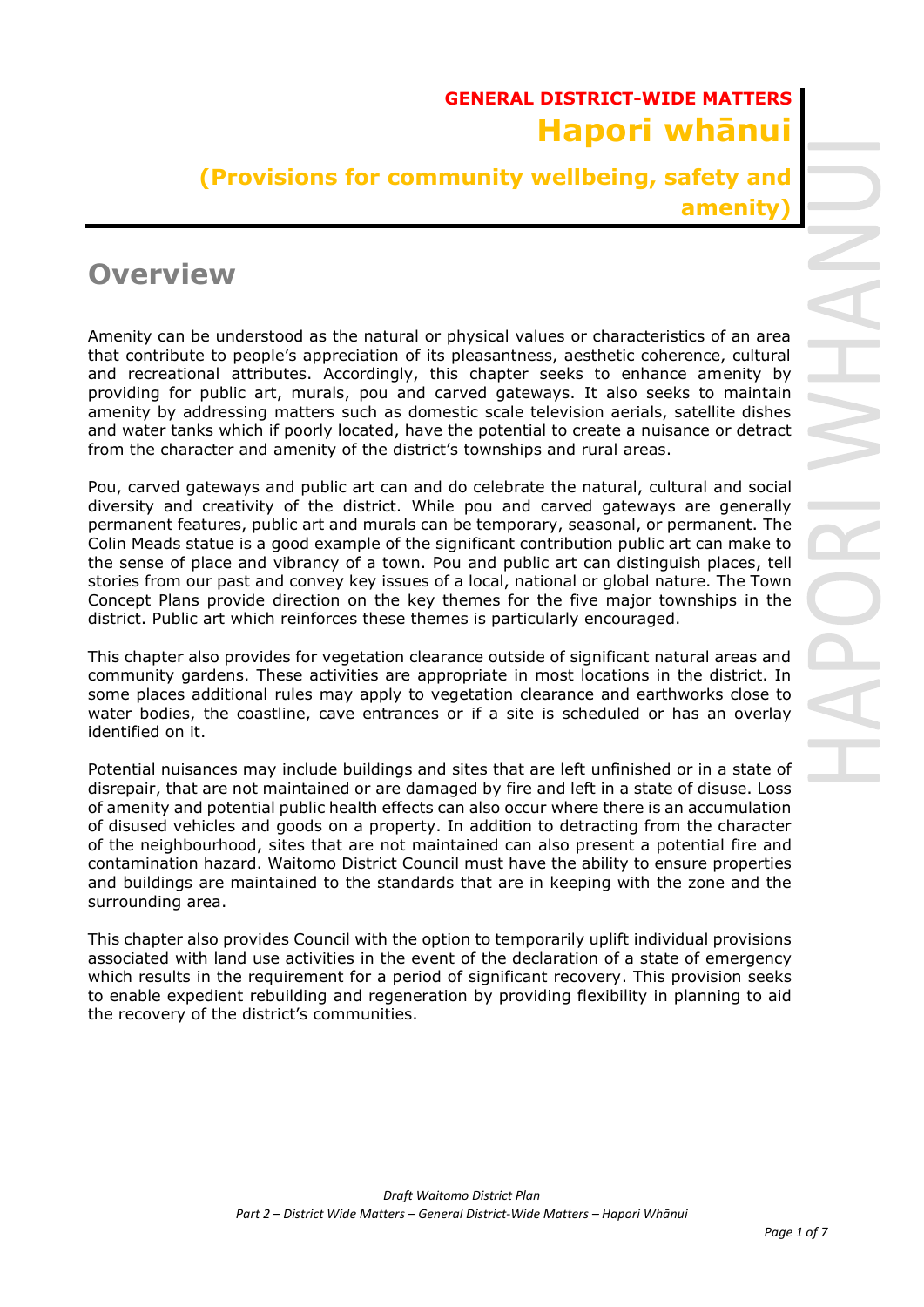### **Objectives**

*Refer also to the relevant objectives in Part 2 District - Wide Matters and Part 3 Area Specific Matters*

- **HW-O1.** Ensure that buildings, structures, sites and infrastructure are maintained in a good state of repair.
- **HW-O2.** Avoid, remedy or mitigate adverse effects from reflected glare which arise from building design or use of building materials.
- **HW-O3.** Celebrate the district's cultural creativity by enabling the installation of pouwhenua, waharoa and public art.
- **HW-O4.** Enable expedient, unfettered recovery and regeneration by providing for the uplift of zone rules individually or as a whole in the event of the declaration of a state of emergency which results in the requirement for a period of significant recovery and rebuilding.
- **HW-O5.** Enhance community, cultural, environmental and physical wellbeing.

### **Policies**

*Refer also to the relevant policies in Part 2 District - Wide Matters and Part 3 - Area Specific Matters*

- **HW-P1.** Ensure that buildings, sites and infrastructure are maintained to a level that does not detract from the amenity values of the neighbourhood, protects public health and safety, and does not result in any adverse effects on roads.
- **HW-P2.** Ensure that the accumulation of disused vehicles and goods on residential and commercial properties is minimised to avoid, remedy or mitigate adverse effects on adjoining and adjacent properties and roads.
- **HW-P3.** Minimise reflective glare from buildings.
- **HW-P4.** Provide for pouwhenua, waharoa and public art of a nature, scale and permanence that complements the character and amenity anticipated for the relevant zone. In doing so it is recognised that murals and public art are intended to be enjoyable, challenging and inspiring.
- **HW-P5.** Pouwhenua, waharoa and public art which reinforce the key moves and themes outlined in the relevant town concept plans are preferred and encouraged.
- **HW-P6.** Encourage community cultural, environmental and physical wellbeing and the appropriate use of the district's natural and physical resources, by:
	- 1. Providing for Māori cultural and customary uses of natural resources; and
	- 2. Enabling conservation activities and activities undertaken for scientific purposes; and
	- 3. Enabling passive recreation activities; and
	- 4. Enabling vegetation clearance outside of significant natural areas; and
	- 5. Ensuring provision is made for maara kai in all zones.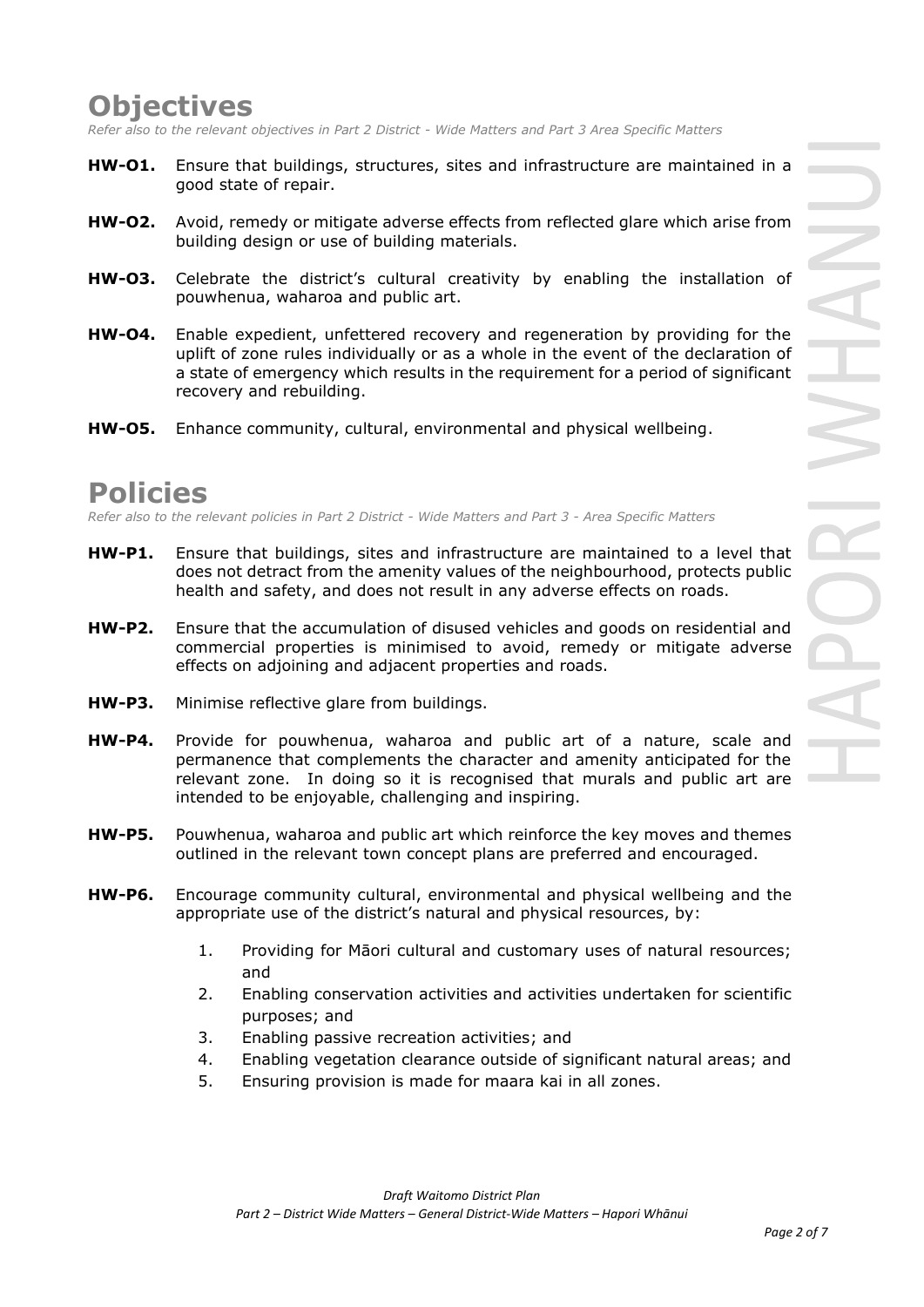- **HW-P7.** Enable water tanks associated with residential units except where this plan identifies specific provisions in a zone, precinct, overlay, scheduled site or feature.
- **HW-P8.** Provide for domestic television aerials and satellite dishes while managing the effects on adjacent properties by ensuring the scale of these structures is compatible with the surrounding environment.
- **HW-P9.** Where a declared state of local or national emergency results in the need for a long term recovery programme, provide for the temporary uplift of land use activity provisions this plan, only where these demonstrably expedite and facilitate rebuilding and regeneration.

# **Rules**

The rules that apply to general amenity and wellbeing are contained in the tables listed below. To undertake any activity, it must comply with all the rules listed in:

- HW Table 1 Activities Rules: and
- Any relevant provision in Part 2 District-Wide Matters; and
- Any relevant provision in Part 3 Area Specific Matters;

Where an activity breaches more than one rule, the most restrictive status shall apply to the activity.

Refer to [Part 1](javascript:void(0)) - How the Plan Works for an explanation of how to use this Plan, including activity status abbreviations.

#### **HW - Table 1 - Activities Rules**

|               | The rules in this table apply to all zones unless otherwise specified |
|---------------|-----------------------------------------------------------------------|
| $HW-R1.$      | Māori cultural and customary uses                                     |
| $HW-R2$ .     | Activities undertaken for scientific purposes                         |
| <b>HW-R3.</b> | <b>Passive recreation</b>                                             |
| <b>HW-R4.</b> | <b>Conservation activities</b>                                        |
| <b>HW-R5.</b> | <b>Maara kai</b>                                                      |

1. The activities listed in rules HW-R1 to HW-R5 are permitted in all zones.

| <b>HW-R6.</b> | <b>Tanks associated with residential units</b> |
|---------------|------------------------------------------------|
|               |                                                |

1. Water tanks associated with residential units are permitted where the minimum setback from road boundaries, minimum setback from internal boundaries, height and height in relation to boundary standards for the relevant zone are complied with.

*Note: Some precincts, overlays, scheduled sites and features have specific provisions relating to tanks which prevail over HW-R6*.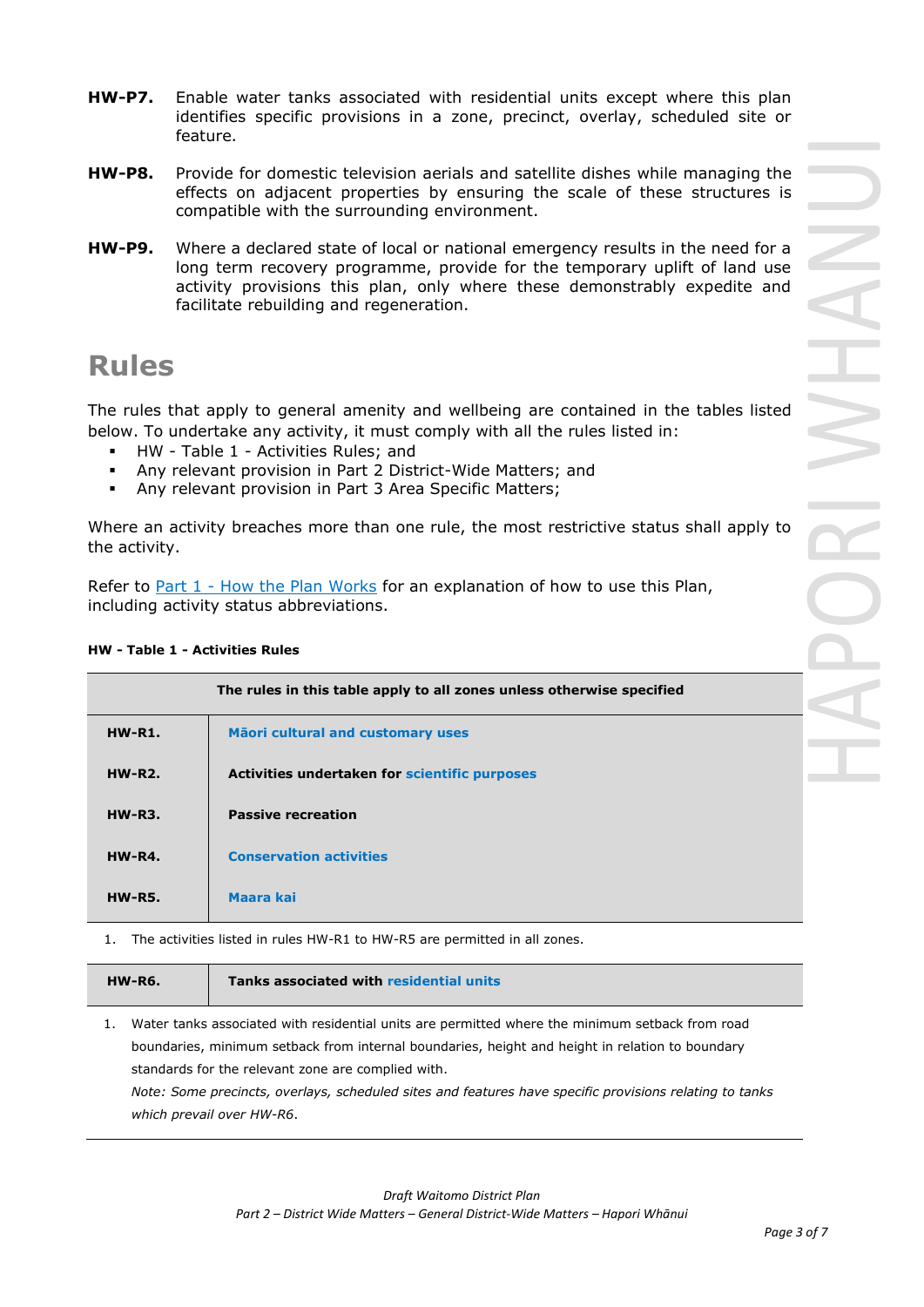#### **HW-R7 Digging holes for fence posts and domestic gardening**

**HW-R8. Vegetation clearance outside SNAs**

#### **Activity status: PER**

*Note: while vegetation clearance outside of significant natural areas and small volume earthworks are generally permitted, some provisions in this plan prevail over HW-R7 and HW-R8. Plan users are advised to check the provisions of NATC - Table 1 – Activities Rules for earthworks and vegetation clearance adjacent to waterbodies, CEH - Table 1 – Activities Rules for earthworks adjacent to the coastal marine area and the applicable zone provisions relating to earthworks or clearance of vegetation within a 20 m radius of an entry or opening into any cave or sinkhole. In addition, some overlays, scheduled sites and features have provisions which prevail over HW-R7 and HW-R8.*

| <b>HW-R9.</b><br><b>Domestic television aerials and satellite dishes</b>                                                                                                                                                                                                                                                                                                                                                                                                                                                                               |                                                                                                                                                                                                                                                                                                                                                                                                                                                                                                                                                  |
|--------------------------------------------------------------------------------------------------------------------------------------------------------------------------------------------------------------------------------------------------------------------------------------------------------------------------------------------------------------------------------------------------------------------------------------------------------------------------------------------------------------------------------------------------------|--------------------------------------------------------------------------------------------------------------------------------------------------------------------------------------------------------------------------------------------------------------------------------------------------------------------------------------------------------------------------------------------------------------------------------------------------------------------------------------------------------------------------------------------------|
| <b>Activity Status: PER</b><br>Where:                                                                                                                                                                                                                                                                                                                                                                                                                                                                                                                  | Activity Status when compliance is not<br>achieved: RDIS                                                                                                                                                                                                                                                                                                                                                                                                                                                                                         |
| A domestic television aerial or satellite dish<br>1.<br>attached to a residential unit must not exceed<br>the permitted height for the relevant zone by<br>more than 2.5 m; and<br>A ground-mounted domestic satellite dish must<br>2.<br>be located behind the rear building line of a<br>residential unit as viewed from a road, and be<br>pivoted less than 3 m above the ground, with the<br>diameter of the dish being no more than 2.5 m.<br>Note: See the amateur radio chapter for provisions<br>associated with amateur radio configurations. | Matters over which discretion is restricted:<br>(a) The location of the structures and any alternative<br>options; and<br>(b) Effects on the amenity values and character of the<br>surrounding area; and<br>(c) The finish of the materials; and<br>(d) Whether the scale, intensity and character of<br>the structure is appropriate in the context of<br>the site and receiving environment; and<br>(e) Cumulative effects associated with<br>multiple<br>devices and structures; and<br>(f) The extent and effect of non-compliance with any |
|                                                                                                                                                                                                                                                                                                                                                                                                                                                                                                                                                        | relevant rule in the zone and any relevant matter<br>of discretion in the rule.                                                                                                                                                                                                                                                                                                                                                                                                                                                                  |
| <b>HW-R10.</b><br>Glare                                                                                                                                                                                                                                                                                                                                                                                                                                                                                                                                |                                                                                                                                                                                                                                                                                                                                                                                                                                                                                                                                                  |
| <b>Activity Status: PER</b><br><b>Where:</b>                                                                                                                                                                                                                                                                                                                                                                                                                                                                                                           | Activity Status when compliance is not<br>achieved: RDIS                                                                                                                                                                                                                                                                                                                                                                                                                                                                                         |
| No building or structure shall be constructed<br>1.<br>and/or left unfinished or clad or painted in a<br>manner that results in glare.                                                                                                                                                                                                                                                                                                                                                                                                                 | <b>Matters over which discretion is restricted:</b><br>(a) Adverse effects on amenity values; and<br>(b) Adverse effects on road or traffic safety<br>attributable to glare; and<br>(c) Location and orientation of the building or<br>structure; and<br>(d) Visual effects including the effects of reflectivity<br>from surrounding viewpoints; and<br>(e) Effects on on-site or adjoining scheduled<br>features and sites; and                                                                                                                |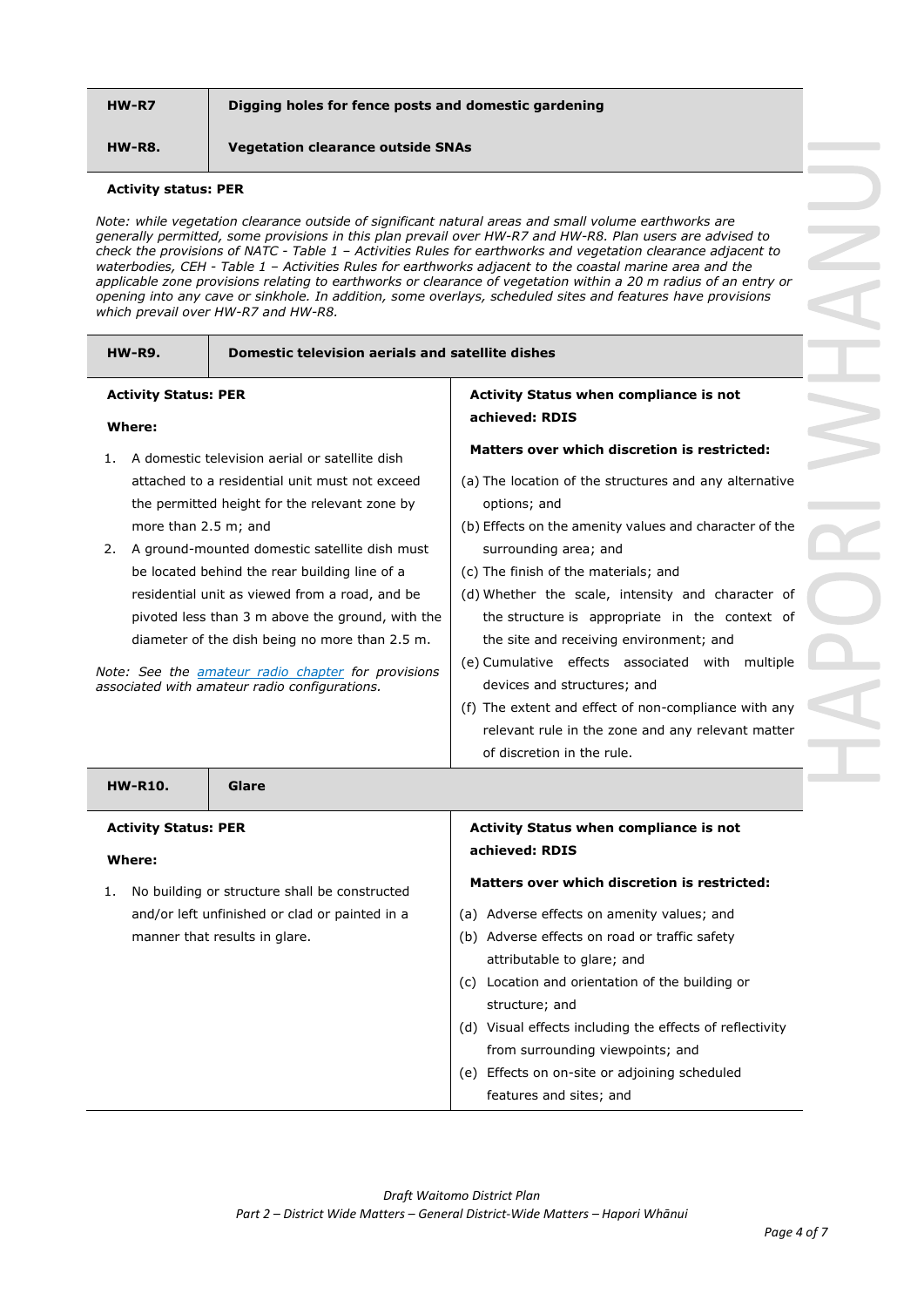#### **HW-R11. Pouwhenua, waharoa and public art (including murals)**

#### **Activity Status: PER**

**Activity Status: PER**

months; and

**Where:**

#### **Where:**

- 1. The public art or structure must not be digital, have flashing or revolving lights or lasers; and
- 2. The public art or structure must comply with the minimum setback from internal boundaries and height standards for the relevant zone; and
- 3. The public art or structure may be located within a road reserve or designation boundary but must comply with the height standards for the closest adjacent zone.

*Note: If the public art or structure contains a sign then the provisions of the signs chapter apply to the sign. Note: Any public art or structure proposed to be located on Waitomo District Council reserves, land or buildings requires the approval of Waitomo District Council. Note: Any public art or structure proposed to be located on road reserve requires permission from the road controlling authority being Waitomo District Council or the New Zealand Transport Agency.* 

1. All sites must be kept clear of rubbish; and 2. Unregistered motor vehicles not being used must not be stored in public view for more than six

3. The material from any demolished building must be removed and the site landscaped to the satisfaction of Waitomo District Council within one

**HW-R12. Maintenance of buildings, structures, sites and infrastructure**

#### **Activity status where compliance is not achieved: RDIS**

#### **Matters over which discretion is restricted:**

- (a) Positive cultural and social benefits; and
- (b) The extent to which the key moves in the relevant town concept plan has been considered and provided for; and
- (c) Potential positive or adverse effects on road user and footpath user safety, including motorists, cyclists and pedestrians; and
- (d) The extent and effect of non-compliance with any relevant rule in the zone and any relevant matter of discretion in the rule.

**Activity status where compliance is not** 

**achieved: DIS**

|    | month of demolition, provided that this time limit |
|----|----------------------------------------------------|
|    | shall be extended to six months where consent      |
|    | has been granted for the construction of a new     |
|    | building; and                                      |
| 4. | All earthworks or areas of bare earth not being    |
|    | worked for three months or more, excluding         |
|    | quarrying activities, must be sown<br>with         |
|    | appropriate ground cover within one month of       |
|    |                                                    |
|    |                                                    |
|    |                                                    |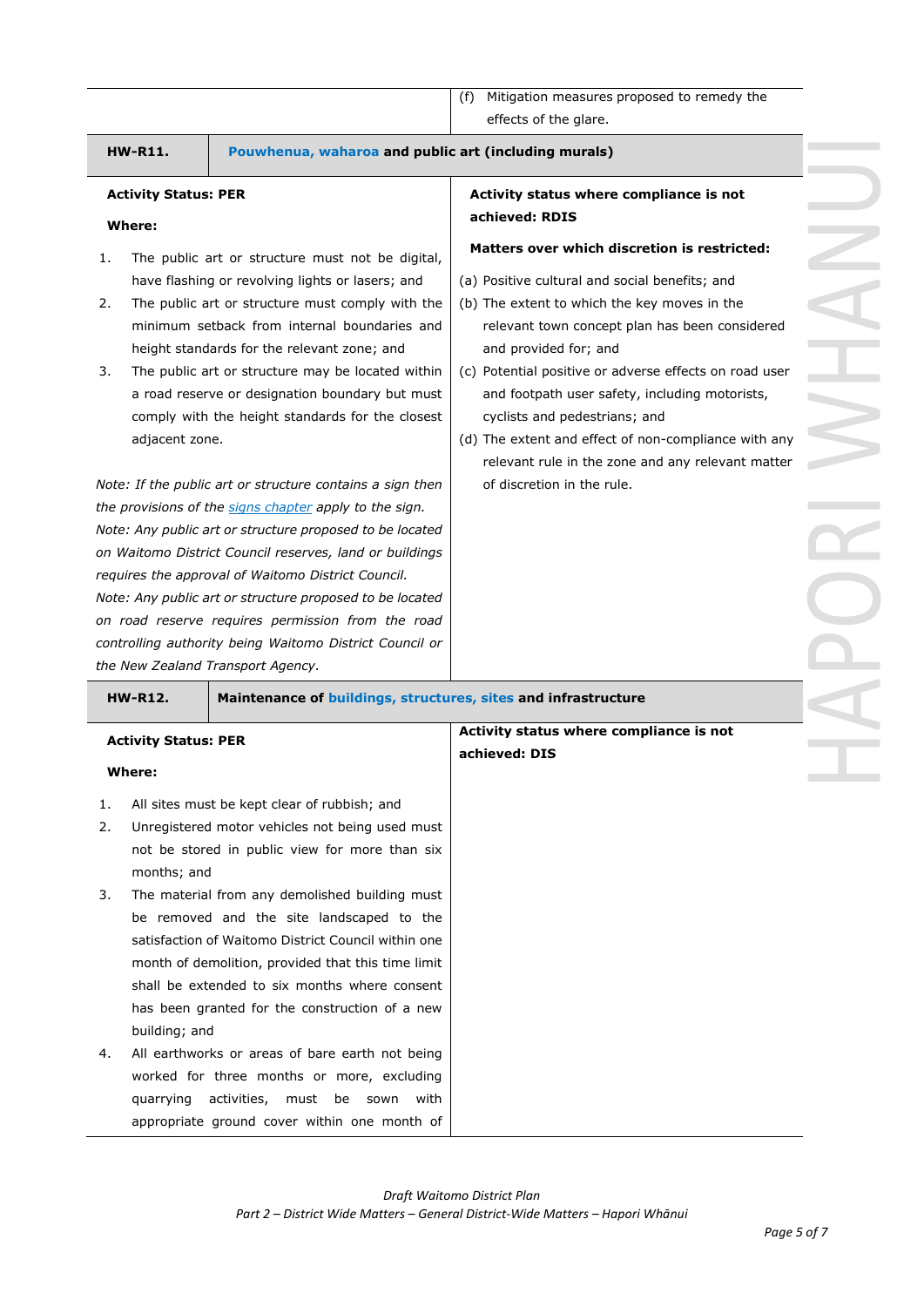Waitomo District Council's notification to do so; and

- 5. No building shall be left constructed or finished or left unfinished or not maintained so that its function and external appearance would detract from the amenity values of the zone, including:
	- (i) Buildings damaged by fire or flooding not associated with a natural hazard, must be demolished, repaired or reconstructed within six months of the damage-causing event; and
	- (ii) In the commercial zone, existing verandahs must be maintained to a safe standard to provide weather protection for pedestrians; and
	- (iii) In the commercial zone, where within one month of a window being broken, the glass must be replaced; and
	- (iv) In the commercial zone, where signs and building façades must be maintained so that they are free of graffiti.

#### **HW-R13. Temporary uplift of rules to assist disaster recovery**

### **Activity Status: PER Where:** 1. In the event of a declaration of a state of local emergency and/or state of national emergency and/or a notice of transition period under the Civil Defence Emergency Management Act 2002 which results in the requirement for a period of significant recovery and rebuilding, individual provisions associated with land use activities in this plan, may be uplifted by Council Resolution, as a temporary measure. The uplift of provisions must be pursuant to a Council Resolution which specifies the following: (i) Each provision subject to the uplift; and (ii) The spatial extent of the area the uplift applies to; and (iii) That the provision(s) will be reinstated no longer than 3 years after the date of Council Resolution to uplift. **Activity status when compliance is not achieved: NC**